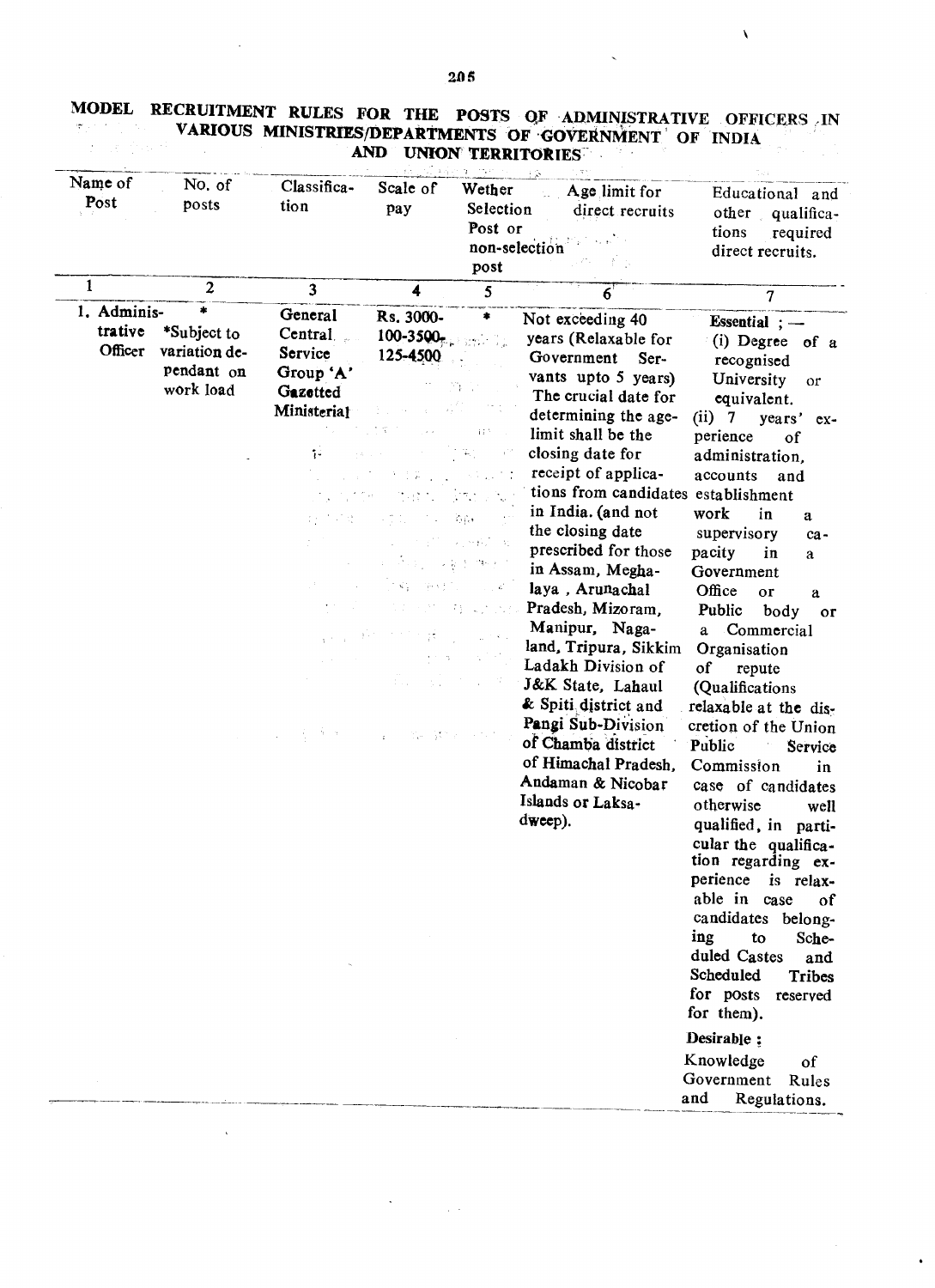| Whether age and<br>Period of<br>educational qualifica-<br>probation,<br>tions prescribed for<br>if any.<br>direct recruits will<br>apply in the case of<br>Promotees. | Method of rectt.<br>whether by direct<br>rectt. or by promo-<br>tion or by depu-<br>tation, transfer $\&$<br>percentage of the<br>vacancies to be filled<br>by various methods. | In case of rectt.<br>by promotion/<br>deputation/transfer is its com-<br>grades from which position.<br>promotion/deputa-<br>tion/transfer to be<br>made.                                                                                                                                                                                                                                                                                                                                                                                                                                                                     | If a DPC<br>exists what | Circumstan<br>ces in which<br>$UPSC(s)$ is to<br>be consulted<br>$\mathbf{in}$<br>making<br>rectt. |
|-----------------------------------------------------------------------------------------------------------------------------------------------------------------------|---------------------------------------------------------------------------------------------------------------------------------------------------------------------------------|-------------------------------------------------------------------------------------------------------------------------------------------------------------------------------------------------------------------------------------------------------------------------------------------------------------------------------------------------------------------------------------------------------------------------------------------------------------------------------------------------------------------------------------------------------------------------------------------------------------------------------|-------------------------|----------------------------------------------------------------------------------------------------|
| $\boldsymbol{8}$<br>$\epsilon$ 9                                                                                                                                      | 10                                                                                                                                                                              | 11                                                                                                                                                                                                                                                                                                                                                                                                                                                                                                                                                                                                                            | 12                      | 13                                                                                                 |
|                                                                                                                                                                       | $\ast$                                                                                                                                                                          | @Transfer on deputation *<br>Officers under the Central/<br>Governments<br><b>State</b><br>holding<br>analogous<br>posts or with at<br>least 5/8 years' service<br>in posts in the scale<br>of Rs. 2200-4000/<br>Rs. 2000-3500/-<br>or equivalent res-<br>pectively and having<br>experience<br>in ad-<br>ministration,<br>$es-$<br>tablisment<br>and<br>accounts<br>matters.<br>(Period<br>of deputa-<br>tion including period<br>of<br>deputation<br>spent<br>in any other ex-cadre<br>post held immediately<br>preceding this appoint-<br>ment in any other<br>Government<br>De-<br>shall not<br>partment<br>exceed years) |                         | á.                                                                                                 |

 $\mathcal{L}(\mathcal{A})$ 

 $\sim$   $\star$ J.

 $3 - 237$  P & Trg./94

الم المعاملي.<br>الرابط التي المتفاعليات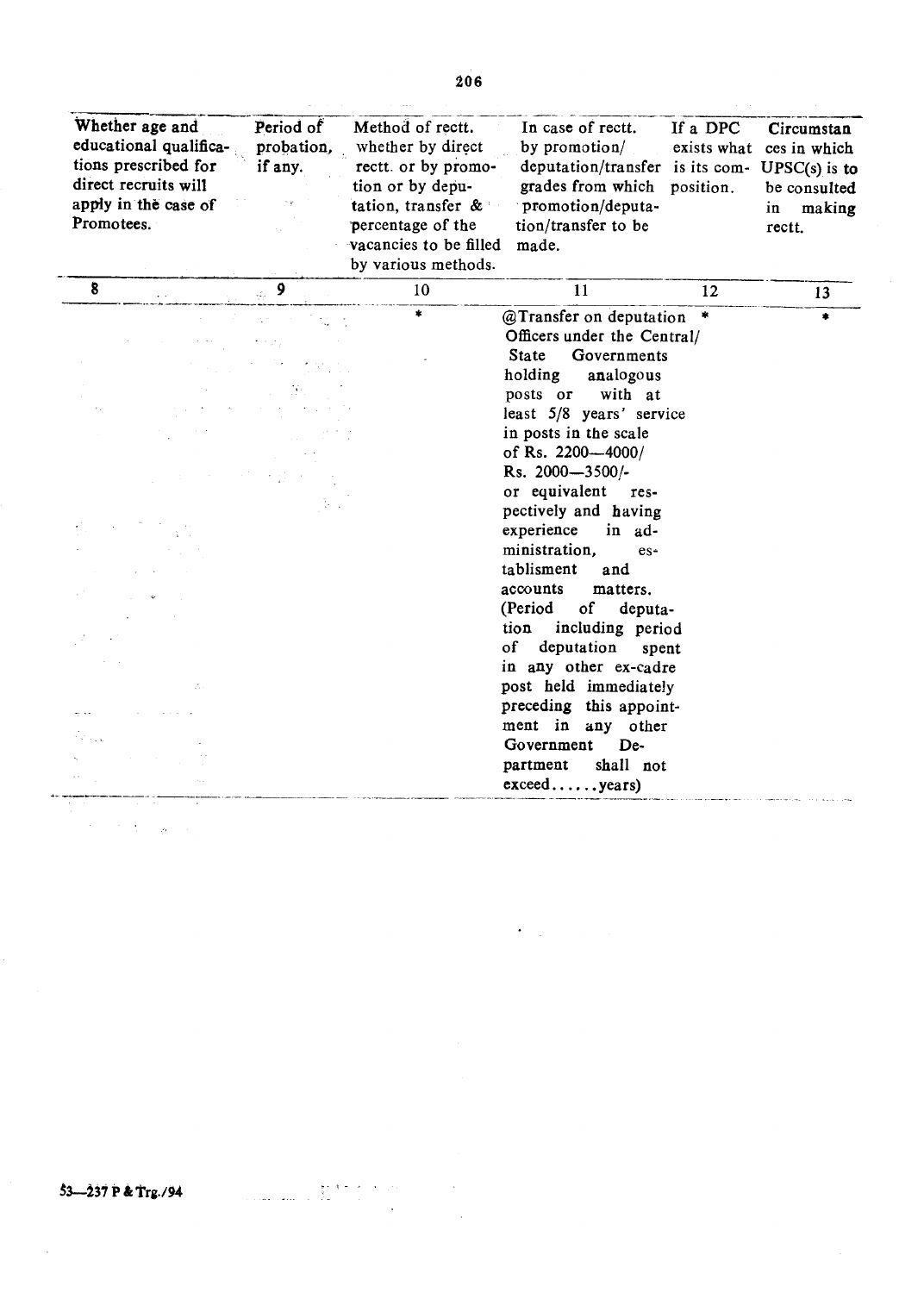| 1                                 | $\overline{2}$ | 3                                          |                                                     | 5 | 6                                                                                                                                                                                                                                                      | $\overline{7}$                                                                                                                                                                                                                                                                                                                                                        |
|-----------------------------------|----------------|--------------------------------------------|-----------------------------------------------------|---|--------------------------------------------------------------------------------------------------------------------------------------------------------------------------------------------------------------------------------------------------------|-----------------------------------------------------------------------------------------------------------------------------------------------------------------------------------------------------------------------------------------------------------------------------------------------------------------------------------------------------------------------|
| 2. Admini-<br>strative<br>Officer | ŧ              | General<br>Central<br>service<br>Group 'A' | Rs. 2200-<br>$75 - 2800$ .<br>$-EB-100$<br>$-4000-$ |   | Not exceeding 35<br>years (Relaxable<br>for Government<br>servants upto                                                                                                                                                                                | <b>Essential:</b><br>(i) Degree of recognised Uni-<br>versity or equivalent.                                                                                                                                                                                                                                                                                          |
|                                   |                | Gazetted<br>Ministrial                     |                                                     |   | 5 years).<br>The crucial<br>date for deter-<br>mining the age-<br>limit shall be the<br>closing date for<br>receipt of appli-<br>cations from can-                                                                                                     | (ii) 5 years experience of admi-<br>nistration, accounts and<br>establishment work in a<br>supervisory capacity in a<br>Goverment Office or a Pub-<br>lic body or a commercial<br>organisation of repute.                                                                                                                                                             |
|                                   |                |                                            |                                                     |   | didates in India.<br>(and not the clo-<br>sing date presc-<br>ribed for those<br>in Assam, Meg-<br>halaya, Aruna-<br>chal Pradesh,<br>Mizoram, Mani-<br>pur, Nagaland,<br>Tripura, Sikkim<br><b>Ladakh Division</b><br>of J&K State.<br>Lahaul & Spiti | (i) Qualifications relaxable at<br>the discretion of the Union<br><b>Public Service Commission</b><br>in case of candidates other-<br>wise well qualified, in par-<br>ticular the qualifications, re-<br>garding experience is relax-<br>able in case of candidates<br>belonging<br>to Scheduled<br>Castes and Scheduled Tri-<br>bes for posts reserved for<br>them). |
|                                   |                |                                            |                                                     |   | district and Pangi<br>Sub Division of<br>Chamba district<br>of Himachal<br>Pradesh, Anda-<br>man & Nicobar<br>Islands or Lak-<br>shadweep).                                                                                                            | Desirable:<br>Knowledge of Government<br>Rules and Regulations.                                                                                                                                                                                                                                                                                                       |

 $\sim 10$ 

 $\overline{\phantom{a}}$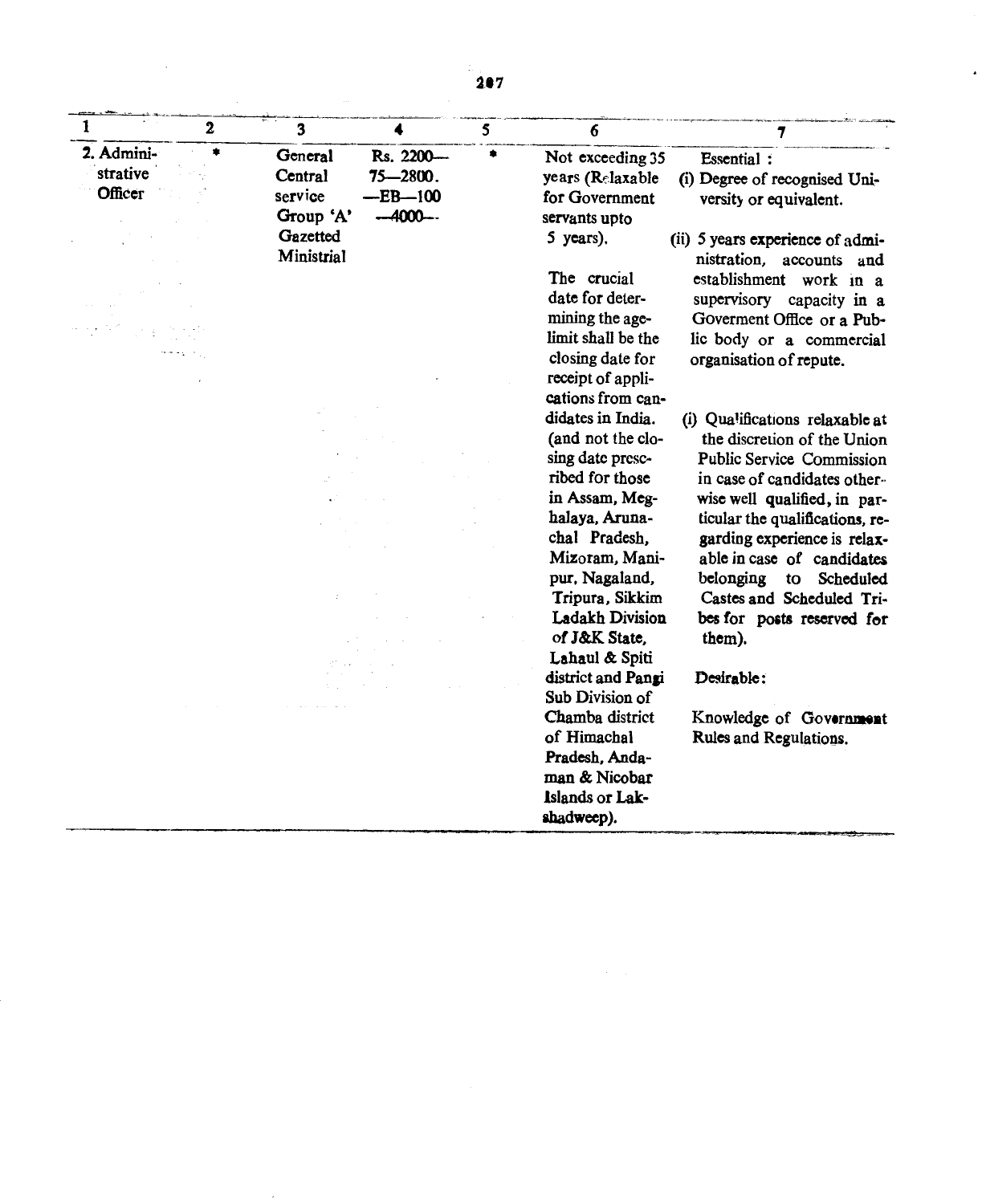|  | . 208 |  |  |
|--|-------|--|--|
|  |       |  |  |

 $\epsilon$  ,  $\epsilon$ 

| 8                                                                                                                                                                                                                                                                                                                                                                                                                                                                                                                                                                                                                      | 9                                                                  | 10                                                                                                                                                                                                                                                                                                                                                                                                                                                                                                                                                          | 11                                                                                                                                                                                                                                                                                                                                                                                                                                                                                                              | 12 <sub>1</sub> | 13 |
|------------------------------------------------------------------------------------------------------------------------------------------------------------------------------------------------------------------------------------------------------------------------------------------------------------------------------------------------------------------------------------------------------------------------------------------------------------------------------------------------------------------------------------------------------------------------------------------------------------------------|--------------------------------------------------------------------|-------------------------------------------------------------------------------------------------------------------------------------------------------------------------------------------------------------------------------------------------------------------------------------------------------------------------------------------------------------------------------------------------------------------------------------------------------------------------------------------------------------------------------------------------------------|-----------------------------------------------------------------------------------------------------------------------------------------------------------------------------------------------------------------------------------------------------------------------------------------------------------------------------------------------------------------------------------------------------------------------------------------------------------------------------------------------------------------|-----------------|----|
| <b>35</b> (1)<br>and the<br>第三期                                                                                                                                                                                                                                                                                                                                                                                                                                                                                                                                                                                        | 中心 的复数医乳头<br>$\omega = \omega^{-1} \exp(\omega)$<br>ing a constant | $\mathcal{W}$ . $\mathcal{W}$<br><b>Contractor</b><br>الروميات<br>$\overline{\mathcal{D}}^{\mathcal{C}}$<br>$\sim 500$<br>$\Delta_{\rm T}$ .<br>$\label{eq:2.1} \mathcal{L}_{\text{max}} = \frac{1}{2} \sum_{i=1}^{n} \frac{1}{2} \sum_{i=1}^{n} \frac{1}{2} \sum_{i=1}^{n} \frac{1}{2} \sum_{i=1}^{n} \frac{1}{2} \sum_{i=1}^{n} \frac{1}{2} \sum_{i=1}^{n} \frac{1}{2} \sum_{i=1}^{n} \frac{1}{2} \sum_{i=1}^{n} \frac{1}{2} \sum_{i=1}^{n} \frac{1}{2} \sum_{i=1}^{n} \frac{1}{2} \sum_{i=1}^{n} \frac{1}{2} \sum_{i=$<br>$\ldots \ldots \ldots$ years.) | @Transfer on deputation<br>Officers under the Central/<br><b>State Government holding</b><br>analogous posts or with<br>at least 3 years service in<br>posts in the scale of Rs.<br>2000-3500/- or equiva-<br>lent and having experience<br>in administration, es-<br>tablishment and accounts<br>matters.<br>(Period of deputation including period of<br>deputation spent in any other ex-cadre<br>post held immediately preceding this<br>appointment in any other Government<br>Department shall not exceed |                 |    |
|                                                                                                                                                                                                                                                                                                                                                                                                                                                                                                                                                                                                                        |                                                                    |                                                                                                                                                                                                                                                                                                                                                                                                                                                                                                                                                             |                                                                                                                                                                                                                                                                                                                                                                                                                                                                                                                 |                 |    |
|                                                                                                                                                                                                                                                                                                                                                                                                                                                                                                                                                                                                                        |                                                                    |                                                                                                                                                                                                                                                                                                                                                                                                                                                                                                                                                             |                                                                                                                                                                                                                                                                                                                                                                                                                                                                                                                 |                 |    |
| 19 I<br>一本一人                                                                                                                                                                                                                                                                                                                                                                                                                                                                                                                                                                                                           |                                                                    |                                                                                                                                                                                                                                                                                                                                                                                                                                                                                                                                                             |                                                                                                                                                                                                                                                                                                                                                                                                                                                                                                                 |                 |    |
| $\mathcal{R}^{\text{max}}_{\text{max}}$ , where $\mathcal{R}^{\text{max}}_{\text{max}}$                                                                                                                                                                                                                                                                                                                                                                                                                                                                                                                                |                                                                    |                                                                                                                                                                                                                                                                                                                                                                                                                                                                                                                                                             |                                                                                                                                                                                                                                                                                                                                                                                                                                                                                                                 |                 |    |
| アンあったく                                                                                                                                                                                                                                                                                                                                                                                                                                                                                                                                                                                                                 |                                                                    |                                                                                                                                                                                                                                                                                                                                                                                                                                                                                                                                                             |                                                                                                                                                                                                                                                                                                                                                                                                                                                                                                                 |                 |    |
| $F_{\rm L}$<br><b>Contract Contract</b><br>$\sim 10^{18}$<br>in the same page<br>アーダー 3<br>$\label{eq:3} \mathcal{L}=\left\{ \mathcal{L}_{\mathcal{A}}\left(\mathcal{L}_{\mathcal{A}}\right) \right\} \left(\mathcal{L}_{\mathcal{A}}\left(\mathcal{L}_{\mathcal{A}}\right)\right) \left(\mathcal{L}_{\mathcal{A}}\left(\mathcal{L}_{\mathcal{A}}\right)\right) \left(\mathcal{L}_{\mathcal{A}}\left(\mathcal{L}_{\mathcal{A}}\right)\right) \left(\mathcal{L}_{\mathcal{A}}\left(\mathcal{L}_{\mathcal{A}}\right)\right) \left(\mathcal{L}_{\mathcal{A}}\left(\mathcal{L}_{\mathcal{A}}\right)\right) \left(\mathcal$ |                                                                    |                                                                                                                                                                                                                                                                                                                                                                                                                                                                                                                                                             |                                                                                                                                                                                                                                                                                                                                                                                                                                                                                                                 |                 |    |
| $\int_{\mathbb{R}^d} \varphi(x) \, dx = \int_{\mathbb{R}^d} \varphi(x) \, dx \leq \int_{\mathbb{R}^d} \varphi(x) \, dx$<br>$\mathcal{C}(\mathbb{N})$ , $\mathcal{C}(\mathbb{N})$ , $\mathcal{C}(\mathbb{N})$ , $\mathcal{C}(\mathbb{N})$<br>र<br>जिम्में के प्राप्त करने<br>$\mathcal{C}_\bullet \mathfrak{p} = \mathcal{C}_\bullet \cup \mathcal{C}_\bullet \cup \ldots \cup \mathcal{C}_\bullet$                                                                                                                                                                                                                     |                                                                    |                                                                                                                                                                                                                                                                                                                                                                                                                                                                                                                                                             |                                                                                                                                                                                                                                                                                                                                                                                                                                                                                                                 |                 |    |
| $\label{eq:2.1} \int \mathcal{V}(\mathbb{D}_{\mathbb{D},\mathbb{D}}) = \mathcal{V}(\mathbb{D}_{\mathbb{D},\mathbb{D}}) = \mathcal{V}(\mathbb{D}_{\mathbb{D},\mathbb{D}}) = \frac{1}{\Theta^2}$                                                                                                                                                                                                                                                                                                                                                                                                                         |                                                                    |                                                                                                                                                                                                                                                                                                                                                                                                                                                                                                                                                             | $\label{eq:2.1} \mathcal{L}(\mathcal{L}^{\text{max}}_{\mathcal{L}}(\mathcal{L}^{\text{max}}_{\mathcal{L}})) \leq \mathcal{L}(\mathcal{L}^{\text{max}}_{\mathcal{L}}(\mathcal{L}^{\text{max}}_{\mathcal{L}})) \leq \mathcal{L}(\mathcal{L}^{\text{max}}_{\mathcal{L}}(\mathcal{L}^{\text{max}}_{\mathcal{L}}))$                                                                                                                                                                                                  |                 |    |
| $\{ \phi_{k+1}, \phi_{k+1} \}$ . The set $\Phi$                                                                                                                                                                                                                                                                                                                                                                                                                                                                                                                                                                        |                                                                    |                                                                                                                                                                                                                                                                                                                                                                                                                                                                                                                                                             |                                                                                                                                                                                                                                                                                                                                                                                                                                                                                                                 |                 |    |
| The BOW                                                                                                                                                                                                                                                                                                                                                                                                                                                                                                                                                                                                                |                                                                    |                                                                                                                                                                                                                                                                                                                                                                                                                                                                                                                                                             |                                                                                                                                                                                                                                                                                                                                                                                                                                                                                                                 |                 |    |
| $\label{eq:3} \mathcal{A}_{\mathcal{A}}=\left\{ \begin{array}{ll} 0 & \text{if} & \text{if} & \text{if} \\ 0 & \text{if} & \text{if} & \text{if} \end{array} \right\}$                                                                                                                                                                                                                                                                                                                                                                                                                                                 |                                                                    |                                                                                                                                                                                                                                                                                                                                                                                                                                                                                                                                                             | $\mathcal{L}_{\text{max}}$ and $\mathcal{L}_{\text{max}}$ . The $\mathcal{L}_{\text{max}}$                                                                                                                                                                                                                                                                                                                                                                                                                      |                 |    |
| $\mathcal{F}^{\mathcal{A}}(\mathcal{F}^{\mathcal{A}})$ , $\mathcal{F}^{\mathcal{A}}_{\mathcal{A}}$ , $\mathcal{A}(\mathcal{F}^{\mathcal{A}}_{\mathcal{A}})$ , $\mathcal{Q}$                                                                                                                                                                                                                                                                                                                                                                                                                                            |                                                                    |                                                                                                                                                                                                                                                                                                                                                                                                                                                                                                                                                             |                                                                                                                                                                                                                                                                                                                                                                                                                                                                                                                 |                 |    |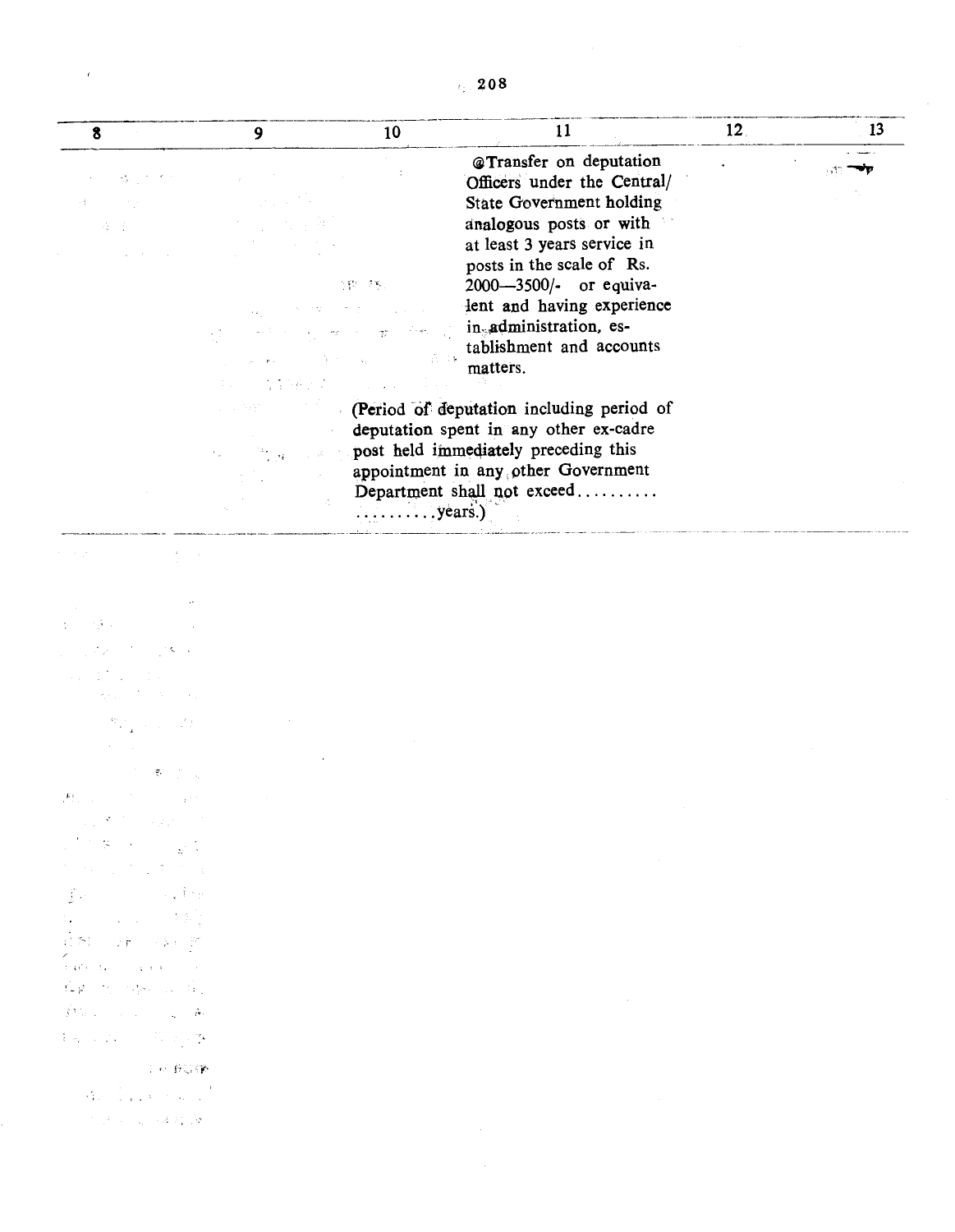| 2<br>εr                                | 3                                                                     | 4                                                                 | 5 | 6                                                                                                                                                                                                                                                                                                                                                                                                                                                                                                                                                                         | $\overline{\mathbf{7}}$                                                                                                                                                                                                                                                                                                                                                                                                                                                                                                                                                                                                                                                                                                              |
|----------------------------------------|-----------------------------------------------------------------------|-------------------------------------------------------------------|---|---------------------------------------------------------------------------------------------------------------------------------------------------------------------------------------------------------------------------------------------------------------------------------------------------------------------------------------------------------------------------------------------------------------------------------------------------------------------------------------------------------------------------------------------------------------------------|--------------------------------------------------------------------------------------------------------------------------------------------------------------------------------------------------------------------------------------------------------------------------------------------------------------------------------------------------------------------------------------------------------------------------------------------------------------------------------------------------------------------------------------------------------------------------------------------------------------------------------------------------------------------------------------------------------------------------------------|
| ¥<br>3. Admini-<br>strative<br>Officer | General<br>Central<br>Service<br>Group 'B'<br>Gazetted<br>Ministerial | Rs. 2000-<br>$60 - 2300 -$<br>$-EB-75-$<br>$3200 - 100 -$<br>3500 | ۰ | Not exceeding<br>30 years (Rela-<br>xable for Gover-<br>nment servants<br>upto 5 years)<br>The crucial date<br>for determining<br>the age-limit shall<br>be the closing<br>date for recept<br>of applications<br>from candidates<br>in India (and<br>not the closing<br>date prescribed<br>for those in<br>Assam, Megha-<br>laya, Arunachal<br>Pradesh, Mizo-<br>ram, Manipur,<br>Nagaland, Tri-<br>pura, Sikkim,<br>Ladakh Division<br>of J&K State,<br>Lahaul & Spiti<br>district and Pangi<br>Sub Division of<br>Chamba district<br>Himachal Pradesh.<br>Andaman & Ni- | Essential:<br>(i) Degree of a recognised Uni-<br>versity or equivalent.<br>(ii) 3 years, experience of ad-<br>ministration, accounts and<br>establishment work in a<br>supervisory capacity in a,<br>Government Office or a<br>Public body or a Commer-<br>cial organisation of repute.<br>(iii) Qualifications<br>relaxable<br>at the discretion of the<br>Union Public Service Co-<br>mmission in case of can-<br>didates<br>(otherwise<br>well<br>Qualified, in particular the<br>qualification regarding ex-<br>perience is relaxable<br>in<br>case of candidates belong-<br>ing to Scheduled Castes<br>and Scheduled Tribes for<br>posts reserved for them).<br>Desirable:<br>Knowledge of Government<br>Rules and Regulations. |

 $\mathcal{L}^{\text{max}}$  .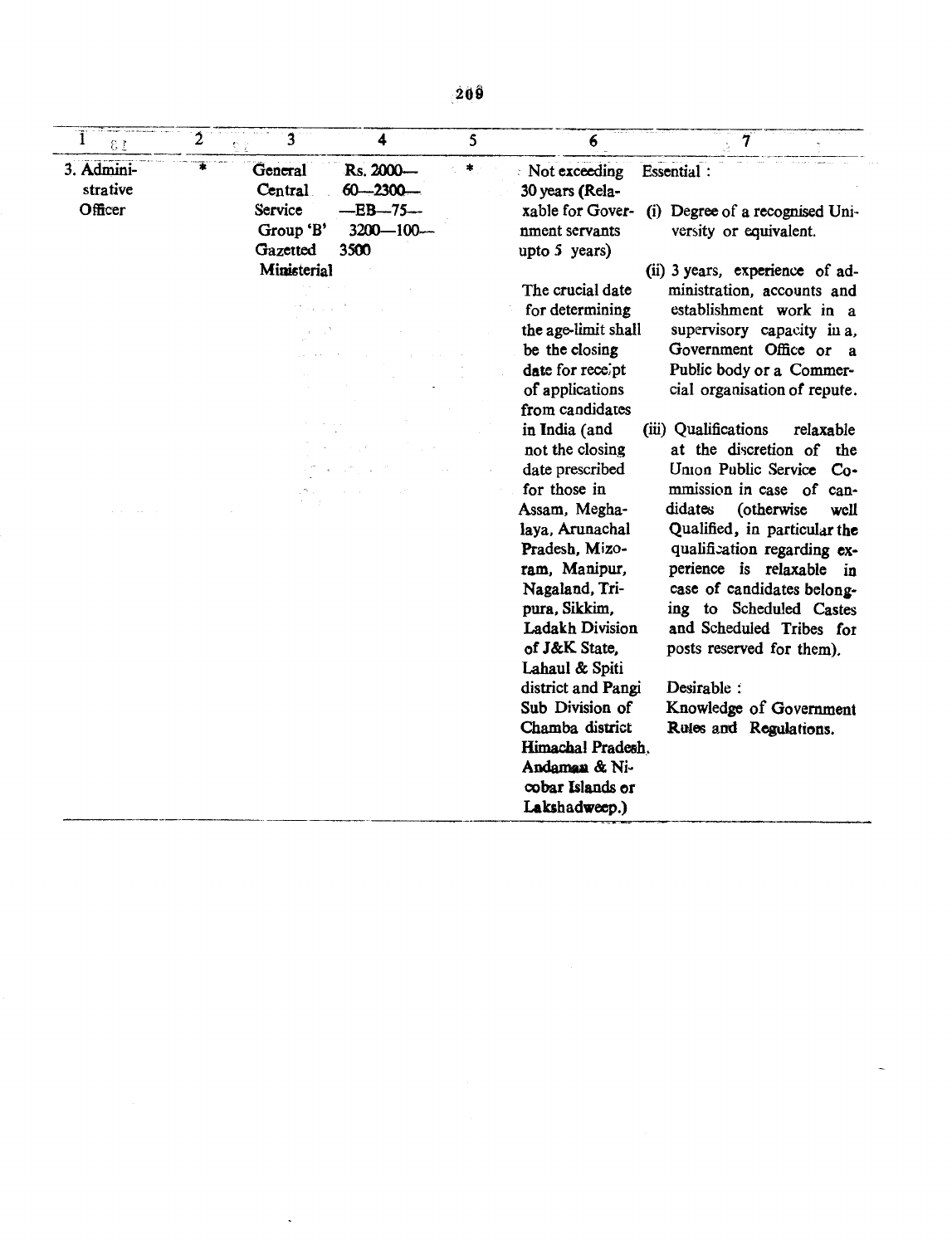|   | 9 | 10 <sup>°</sup>                       | 11                                        | 12 | 13 |
|---|---|---------------------------------------|-------------------------------------------|----|----|
| * |   |                                       | @Transfer on deputation                   |    |    |
|   |   |                                       | Officers under the Central/               |    |    |
|   |   |                                       | State Governments holding                 |    |    |
|   |   |                                       | analogous posts or with at                |    |    |
|   |   |                                       | least 3/8 years' service in               |    |    |
|   |   |                                       | posts in the scale of Rs.                 |    |    |
|   |   |                                       | 1640 $-2900$ / Rs. 1400 $-$               |    |    |
|   |   |                                       | 2600 or equivalent respec-                |    |    |
|   |   |                                       | tively and having experi-                 |    |    |
|   |   |                                       | ence, in administration,                  |    |    |
|   |   |                                       | establishment and accounts                |    |    |
|   |   |                                       | matter.                                   |    |    |
|   |   |                                       | (Period of deputation including period of |    |    |
|   |   |                                       | deputation spent in any other ex-cadre    |    |    |
|   |   |                                       | post held immediately preceding this      |    |    |
|   |   |                                       | appointment in any other Government       |    |    |
|   |   |                                       | Department shall not exceed               |    |    |
|   |   | $\ldots \ldots \ldots \ldots$ years.) |                                           |    |    |
|   |   |                                       |                                           |    |    |

 $\sim 10^{11}$ 

 $\sim$   $_{\star}$ 

 $\hat{\mathbf{r}}$ 

 $\frac{1}{2} \frac{1}{2} \frac{1}{2} \frac{1}{2} \frac{1}{2}$ 

 $\label{eq:2} \mathcal{L} = \frac{1}{2} \sum_{i=1}^n \frac{1}{2} \sum_{i=1}^n \frac{1}{2} \sum_{i=1}^n \frac{1}{2} \sum_{i=1}^n \frac{1}{2} \sum_{i=1}^n \frac{1}{2} \sum_{i=1}^n \frac{1}{2} \sum_{i=1}^n \frac{1}{2} \sum_{i=1}^n \frac{1}{2} \sum_{i=1}^n \frac{1}{2} \sum_{i=1}^n \frac{1}{2} \sum_{i=1}^n \frac{1}{2} \sum_{i=1}^n \frac{1}{2} \sum_{i=1}$ 

 $\label{eq:2} \frac{1}{\sqrt{2}}\sum_{i=1}^n\frac{1}{\sqrt{2}}\sum_{i=1}^n\frac{1}{\sqrt{2}}\sum_{i=1}^n\frac{1}{\sqrt{2}}\sum_{i=1}^n\frac{1}{\sqrt{2}}\sum_{i=1}^n\frac{1}{\sqrt{2}}\sum_{i=1}^n\frac{1}{\sqrt{2}}\sum_{i=1}^n\frac{1}{\sqrt{2}}\sum_{i=1}^n\frac{1}{\sqrt{2}}\sum_{i=1}^n\frac{1}{\sqrt{2}}\sum_{i=1}^n\frac{1}{\sqrt{2}}\sum_{i=1}^n\frac{1$ 

 $\mathcal{L}^{\text{max}}_{\text{max}}$ 

 $\mathcal{L}^{\text{max}}_{\text{max}}$  and  $\mathcal{L}^{\text{max}}_{\text{max}}$ 

 $\sim$   $\omega$ 

 $\label{eq:2} \begin{array}{ll} \mathbb{E}[\mathbb{E}[\mathbb{E}[\mathbb{E}[\mathbb{E}[\mathbb{E}[\mathbb{E}[\mathbb{E}[\mathbb{E}[\mathbb{E}[\mathbb{E}[\mathbb{E}[\mathbb{E}[\mathbb{E}[\mathbb{E}[\mathbb{E}[\mathbb{E}[\mathbb{E}[\mathbb{E}[\mathbb{E}[\mathbb{E}[\mathbb{E}[\mathbb{E}[\mathbb{E}[\mathbb{E}[\mathbb{E}[\mathbb{E}[\mathbb{E}[\mathbb{E}[\mathbb{E}[\mathbb{E}[\mathbb{E}[\mathbb{E}[\mathbb{E}[\math$ 

 $\sim$   $\sim$ 

 $\Delta\lambda^2$ 

 $\label{eq:2.1} \frac{1}{2}\sum_{i=1}^n\frac{1}{2}\left(\frac{1}{2}\sum_{i=1}^n\frac{1}{2}\sum_{i=1}^n\frac{1}{2}\sum_{i=1}^n\frac{1}{2}\sum_{i=1}^n\frac{1}{2}\sum_{i=1}^n\frac{1}{2}\sum_{i=1}^n\frac{1}{2}\sum_{i=1}^n\frac{1}{2}\sum_{i=1}^n\frac{1}{2}\sum_{i=1}^n\frac{1}{2}\sum_{i=1}^n\frac{1}{2}\sum_{i=1}^n\frac{1}{2}\sum_{i=1}^n\frac{1}{2}\sum$ 

 $\mathcal{L}^{\text{max}}_{\text{max}}$  and  $\mathcal{L}^{\text{max}}_{\text{max}}$ 

 $\sim 10^{-10}$  $\label{eq:2.1} \frac{1}{\sqrt{2}}\int_{\mathbb{R}^{2}}\frac{1}{\sqrt{2}}\left(\frac{1}{\sqrt{2}}\right)^{2}dx\leq\frac{1}{2}\int_{\mathbb{R}^{2}}\frac{1}{\sqrt{2}}\left(\frac{1}{\sqrt{2}}\right)^{2}dx$ 

 $\Delta \sim 10^{11}$ 

 $\mathcal{O}(\mathcal{O}(\log n))$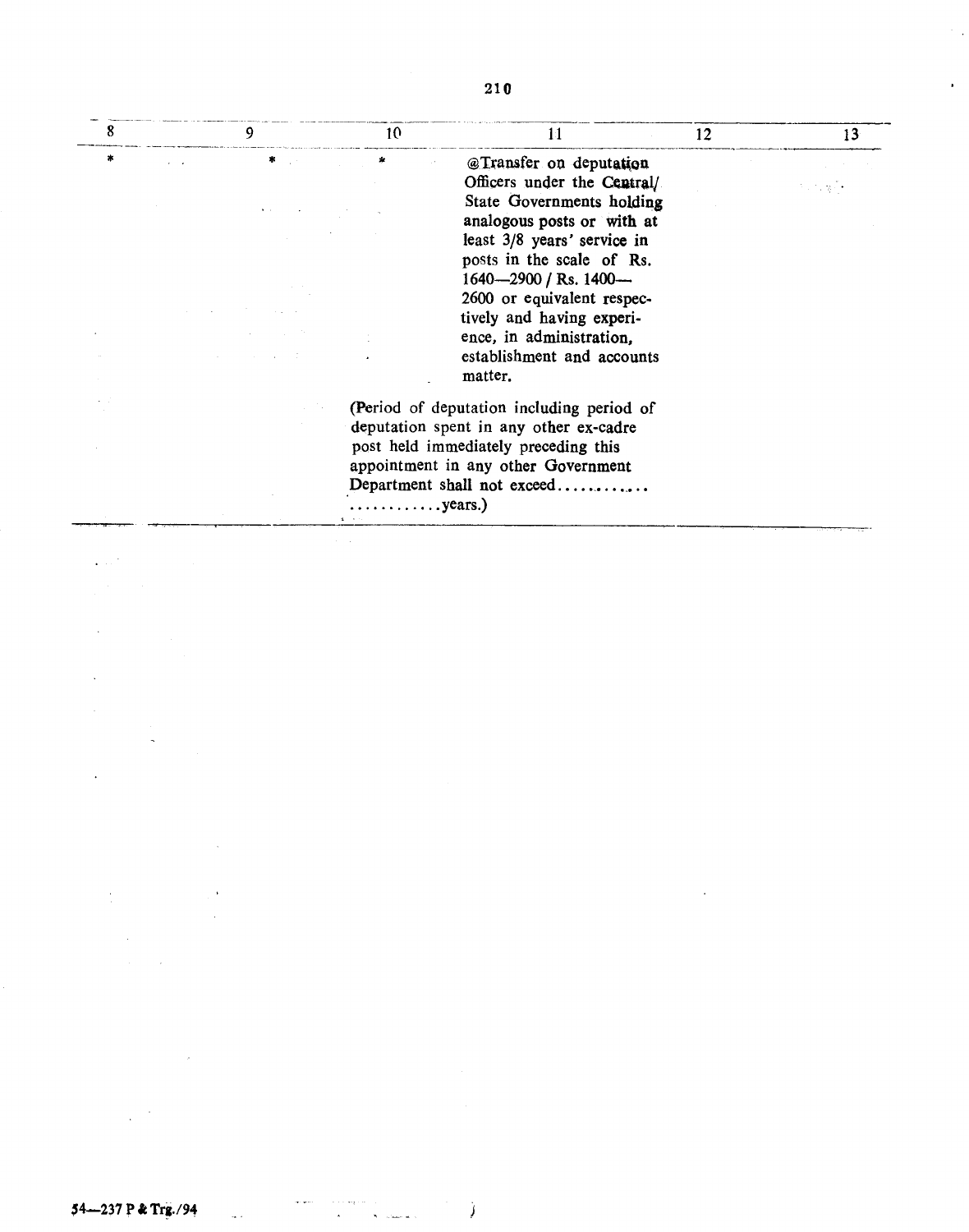| 1.1                               | $\overline{2}$ | 3                                                                                              | 4                                                        | 5                                   | $6\phantom{1}$                                                                                                                                                                                                                                                                                                                                                                                                                                                                                                                                                                                                           | ε<br>€<br>7                                                                                                                                                                                                                                                                                                                                                                                                                                                                                                                                                                                                                                                                                                                   |
|-----------------------------------|----------------|------------------------------------------------------------------------------------------------|----------------------------------------------------------|-------------------------------------|--------------------------------------------------------------------------------------------------------------------------------------------------------------------------------------------------------------------------------------------------------------------------------------------------------------------------------------------------------------------------------------------------------------------------------------------------------------------------------------------------------------------------------------------------------------------------------------------------------------------------|-------------------------------------------------------------------------------------------------------------------------------------------------------------------------------------------------------------------------------------------------------------------------------------------------------------------------------------------------------------------------------------------------------------------------------------------------------------------------------------------------------------------------------------------------------------------------------------------------------------------------------------------------------------------------------------------------------------------------------|
| 4. Adminis-<br>trative<br>Officer | *              | General<br>Central<br>Service<br>Group 'B'<br>Gazetted<br>Ministerial<br>すいし<br>$\mathbb{R}^+$ | $-$ Rs. 2000 $-$<br>$60 - 2300 -$<br>$EB - 75 -$<br>3200 | 4 F 7<br>大重市<br>άì.<br>A.<br>mtiku. | Not exceeding<br>30 years.<br>(Relaxable for<br>Government<br>servants upto<br>5 years).<br>The crucial date<br>for determining<br>the age-limit shall<br>be the closing<br>date for receipt<br>of applications<br>from candidates<br>in India, (and not<br>the closing date<br>prescribed for<br>those in Assam.<br>Meghalaya, Aru-<br>nachal Pradesh.<br>Mizoram, Mani-<br>pur, Nagaland,<br>Tripura, Sikkim,<br>Ladakh Division<br>of J & K State,<br>Lahaul & Spiti<br>district and Pangi<br>Sub Division of<br>Chamba district<br>of Himachal Pra-<br>desh, Andaman<br>& Nicobar Is-<br>lands or Lak-<br>shadweep). | $*$ Essential<br>(i) Degree of a recognised<br>University or equivalent.<br>(ii) 2 years experience of ad-<br>ministration, accounts and<br>establishment work in a<br>supervisory capacity in a<br>Government Office or a<br>Public body or a commer-<br>cial organisation of repute.<br>(Qualifications relaxable at<br>the discretion of the Uni-<br>on Public Service Commi-<br>ssion in case of candida-<br>tes otherwise well qualified<br>in particular the qualifi-<br>cation regarding experi-<br>ence is relaxable in case of<br>candidates<br>belonging<br>to<br>Scheduled<br>Castes<br>and<br>Scheduled Tribes for posts<br>reserved for them).<br>Desirable<br>Knowledge of Government<br>Rules and Regulations. |

 $\bar{A}$ 

 $\sim 100$ 

 $\ddot{\phantom{a}}$ 

 $\mathbf{r}$ 

 $\hat{\mathcal{A}}$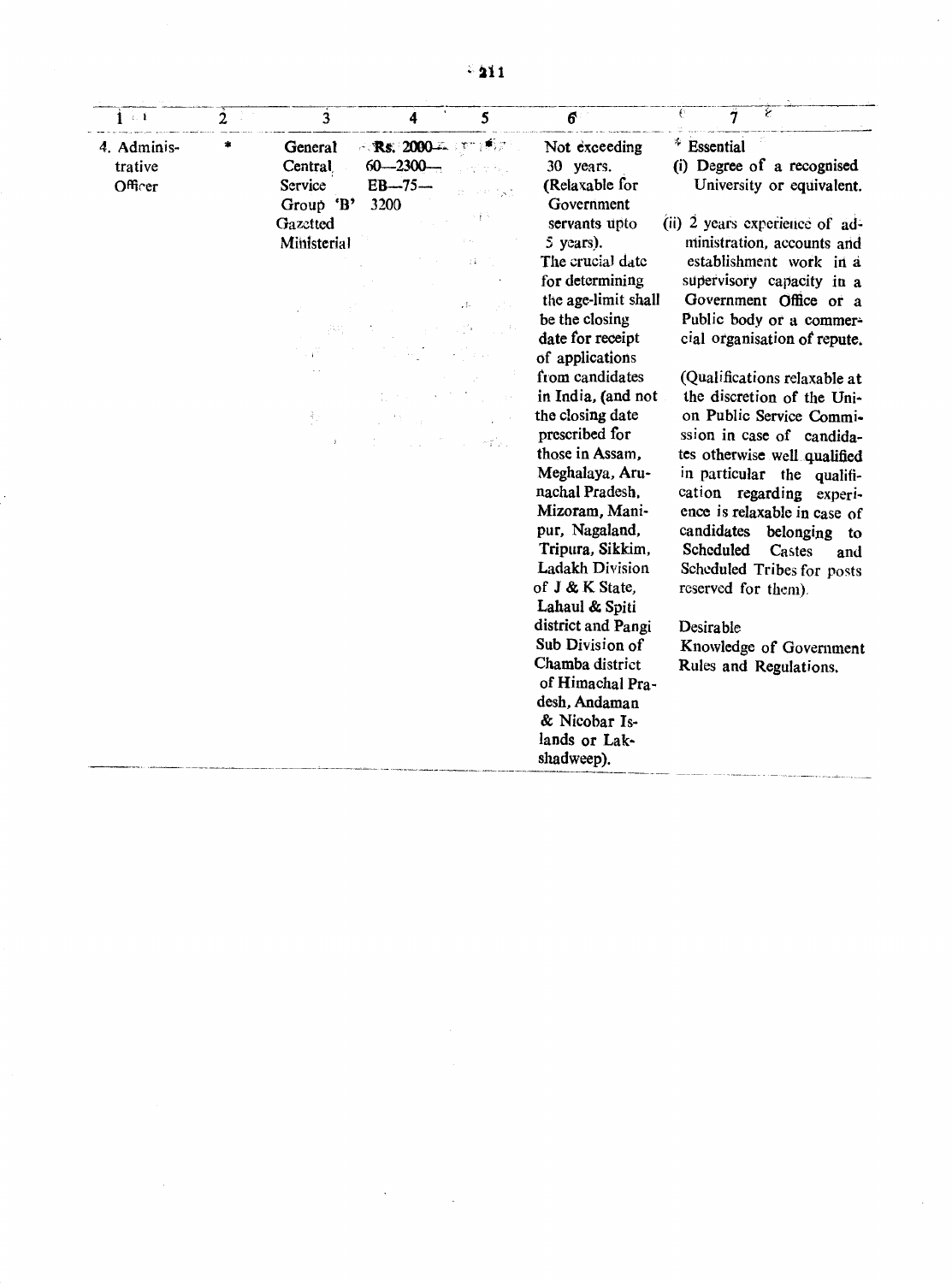| 8                                                                                                                                                                                                    | 9                                                                                                                                                                                                                                                                                                                                                                                                                                                                                                                                                                                                                                                                                                                                                                                                                                                                                                                                                                   | 10                                                                                                                                                                                                                                      | $\mu \in \mathfrak{B}(\mathcal{H})$ .<br>11                                                                                                                                                                                                                                                                                                                                                                                                                                                                                                  | 12                                                                                                                                                                                                                                                                          | 13                                                                                                                                 |
|------------------------------------------------------------------------------------------------------------------------------------------------------------------------------------------------------|---------------------------------------------------------------------------------------------------------------------------------------------------------------------------------------------------------------------------------------------------------------------------------------------------------------------------------------------------------------------------------------------------------------------------------------------------------------------------------------------------------------------------------------------------------------------------------------------------------------------------------------------------------------------------------------------------------------------------------------------------------------------------------------------------------------------------------------------------------------------------------------------------------------------------------------------------------------------|-----------------------------------------------------------------------------------------------------------------------------------------------------------------------------------------------------------------------------------------|----------------------------------------------------------------------------------------------------------------------------------------------------------------------------------------------------------------------------------------------------------------------------------------------------------------------------------------------------------------------------------------------------------------------------------------------------------------------------------------------------------------------------------------------|-----------------------------------------------------------------------------------------------------------------------------------------------------------------------------------------------------------------------------------------------------------------------------|------------------------------------------------------------------------------------------------------------------------------------|
| 第一解 10<br>作行 一向 ディー<br>19 - 1949 - 대통령 - 1999 - 1994년 - 1995년 10월 10일<br>대통령<br>2010年5月27日<br>(2) 我们的研究上述, 人名英格兰人姓氏<br>经营产 经费用<br>and the state of the state of the state of<br>海に関する項目 (の) 不難な めいしょ | $\label{eq:3.1} \left\langle \left\langle \mathbf{S}_{\mathbf{S}}\right\rangle \right\rangle \left\langle \mathbf{S}_{\mathbf{S}}\right\rangle =\left\langle \left\langle \mathbf{S}_{\mathbf{S}}\right\rangle \right\rangle \left\langle \mathbf{S}_{\mathbf{S}}\right\rangle \left\langle \mathbf{S}_{\mathbf{S}}\right\rangle \left\langle \mathbf{S}_{\mathbf{S}}\right\rangle \left\langle \mathbf{S}_{\mathbf{S}}\right\rangle \left\langle \mathbf{S}_{\mathbf{S}}\right\rangle \left\langle \mathbf{S}_{\mathbf{S}}\right\rangle \left\langle \mathbf{S}_{\mathbf{$<br>$\label{eq:2.1} \mathcal{F}_\lambda(\xi)=\frac{1}{2}\sum_{\alpha\in\mathbb{Z}}\left\{ \begin{array}{ll} \mathcal{F}_\lambda(\xi)=\frac{1}{2}\sum_{\alpha\in\mathbb{Z}}\left\{ \begin{array}{ll} \mathcal{F}_\lambda(\xi)=\frac{1}{2}\right\} & \text{if } \lambda\in\mathbb{Z}, \end{array} \right. \end{array}$<br>$\mathcal{A} \subseteq \mathcal{A}$<br>A construction of the SWA | *<br>$\{x_1, \ldots, x_n\}$<br>李俊 (1998) "大学大学"<br>$\vec{r}$ , $\vec{p}$ , $\frac{3}{2}$ , $\vec{p}$ ,<br>$\mathcal{L}^{\text{max}}_{\text{max}}$ , where $\mathcal{L}^{\text{max}}_{\text{max}}$<br>(1992年)<br>ा <sub>क</sub> ा की माम | @Transfer on deputation<br>Cofficers <sup>F</sup> under the Centraly<br><b>Existate Governments holding</b><br>men analogous posts or with at<br>least $3/5$ years' service in<br>posts in the scale of Rs.<br>$1640 - 2900$ / $1400 - 2600$ $-$<br>or equivalent respectively<br>and having experience in<br>administration, establish-<br>ment and accounts matters.<br>the contract of the contract of the<br>(Period of deputation including period of<br>deputation spent in any other ex-cadre<br>post held immediately preceding this |                                                                                                                                                                                                                                                                             | $TST_{\rm F} \approx$<br>$\sim 10$<br>$\alpha$ , $\alpha$ , $\beta$<br>小牛体的人<br>$\gamma_{\rm eff} \approx 0.02$<br>$\sim 10^{-11}$ |
|                                                                                                                                                                                                      |                                                                                                                                                                                                                                                                                                                                                                                                                                                                                                                                                                                                                                                                                                                                                                                                                                                                                                                                                                     | Department shall not exceed<br>$\ldots$ years.)                                                                                                                                                                                         | appointment in any other Government                                                                                                                                                                                                                                                                                                                                                                                                                                                                                                          |                                                                                                                                                                                                                                                                             | ta San<br>$\mathcal{F}=\frac{1}{2}(\frac{1}{2}\vec{F})/\omega$                                                                     |
|                                                                                                                                                                                                      |                                                                                                                                                                                                                                                                                                                                                                                                                                                                                                                                                                                                                                                                                                                                                                                                                                                                                                                                                                     |                                                                                                                                                                                                                                         | 医麻痹 医阿尔巴氏征 医阿尔巴氏征                                                                                                                                                                                                                                                                                                                                                                                                                                                                                                                            | $\mathcal{A}$ is the same point of the second part of $\mathcal{A}$<br>医细胞的 医下颌的 医白细胞的                                                                                                                                                                                      | $\sim 40$ km s $^{-1}$<br>计算子程序                                                                                                    |
|                                                                                                                                                                                                      |                                                                                                                                                                                                                                                                                                                                                                                                                                                                                                                                                                                                                                                                                                                                                                                                                                                                                                                                                                     |                                                                                                                                                                                                                                         |                                                                                                                                                                                                                                                                                                                                                                                                                                                                                                                                              | 我的,我们会告诉他们的一个样子,还有一个小人都都是一个人 <b>都</b> 是一个人的朋友。<br>新特别的 Harry Command Common Life 有新的 Command South<br>$\mathcal{L}(\mathcal{L}) = \mathcal{L}(\mathbf{F}(\mathbf{F}^{\mathrm{T}})) \times \mathcal{L}(\mathbf{F}^{\mathrm{T}}) \times \mathcal{L}(\mathbf{F}^{\mathrm{T}})$ | and the control of the state                                                                                                       |

 $\hat{\mathcal{A}}$ 

Selection of the entitle of  $\rightarrow$  1775  $\overline{1}$ 

 $\sim$ 

i ade⊑i

 $\sim$ 

 $\cdot$  212